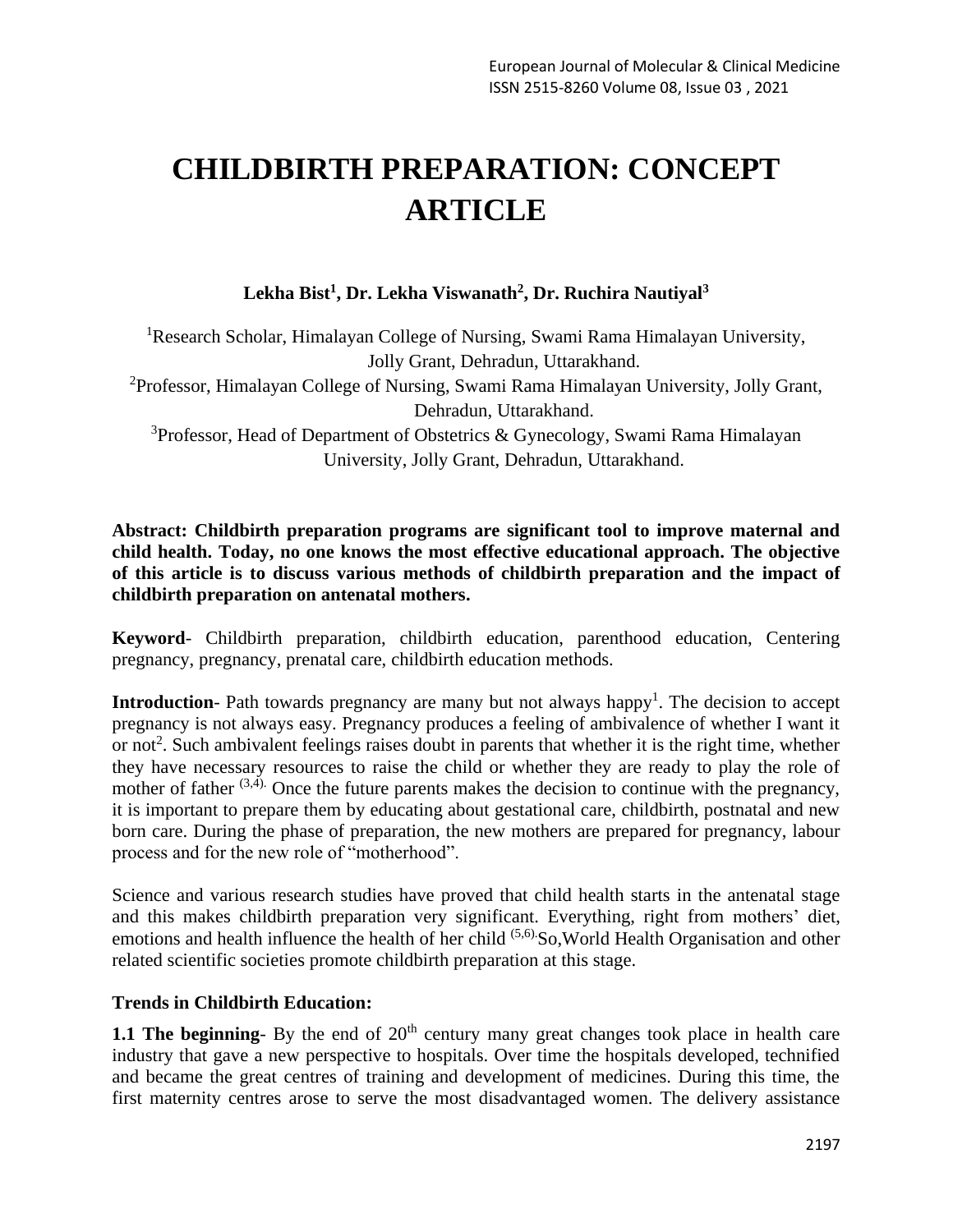moves from homes to hospitals  $<sup>7</sup>$ . Women no longer had the opportunity to see their relatives</sup> give birth and lost ancestral control over their physiology and their natural knowledge of childbirth. In hospitals, in order to improve perinatal outcomes, deliveries were medicalised and instrumentalized. These medical interventions lead to anxiety and pain for women in childbirth, so the need arose to find the ways to reduce pain and anxiety <sup>8</sup>. In 1870, Young Simpson applied chloromorphic anaesthesia to childbirth. At the beginning of the century, studies were developed through out Europe to achieve analgesia in childbirth with psychological means  $^{7,9,10}$ . Obstetrician start prenatal education program for childbirth. There early programs are the forerunners of the current Maternity/Paternity Education Programs.

**1.2 Models of Prenatal Education**- The first half of childbirth education emerge in the first half of the century in Europe. The objective was to reduce the pain of women during childbirth and it consisted of few sessions. Slowly, the program expanded in their objectives, sessions and focussed on pregnancy, bonding, couple and new-born.

**1.3 Hypnosis and Childbirth Preparation-**The clinical hypnosis was investigated by Charcot and Berhein<sup>11,12,13</sup>. Schultze and Rhonhof in 1922 proved that by introducing educational sessions before childbirth the time needed to achieve hypnotic state was reduced. Kogerer in 1923, used post hypnotic self- suggestions 14,15,16

**1.4 Dick Read Model**- Grantly Dick Read, the obstetrician in 1932, published "Natural Childbirth". According to him, birthing is a natural phenomenon in which pain is created by fear which causes muscular tension. Read formulated, Fear-Tension-Pain concept and developed session based on explanation, conversations, relaxation breathing techniques that enhance trust in health care team. This concept disseminated worldwide and underwent many changes.<sup>17,18</sup>

**1.5 Velvoski, Platinov&Nikolaiev Model**- Velvoski, Platinov&Nikolaiev were working with hypnotic suggestion and were also looking for new obstetric psychoprophylaxis approaches.<sup>19</sup> According to them, pain in labour is a reaction conditioned by sociological and religiouscultural stimuli based on Pavlov's classical conditioning theory. As per this model, deconditioning of fear can be done through relaxation, language, positive thinking and by childbirth education 20,21. To actively involve women, breathing and muscle exercises were introduced. This model spread through Russia, china and Eastern Europe.

**1.6 Lamaze Model**- In 1940, Dr. Lamaze created a technical method that focussed on the requirement for a caring and loving environment with presence of companion. This model also insisted on power on power of verbal persuasion and active role of woman<sup>22</sup>. Laboyer in 1975, in his book "Birth without Violence" explained the creation of an environment of tranquillity in the labour room and the submersion of new-borns in a bath of warm water, so he is called as the precursor of water birth <sup>23</sup>.

**1.7 Midwife Consuelo Ruiz Model**- "Labour without pain" in 1955 was written by midwife Consuelo Ruiz <sup>24</sup>. School of "Obstetric Sophropedagogy" or "Maternal Education" was founded in 1956, which helped to change the focus from pain during labour to achieving a new sociocultural standard, under which both the woman and her partner acquire knowledge to face labour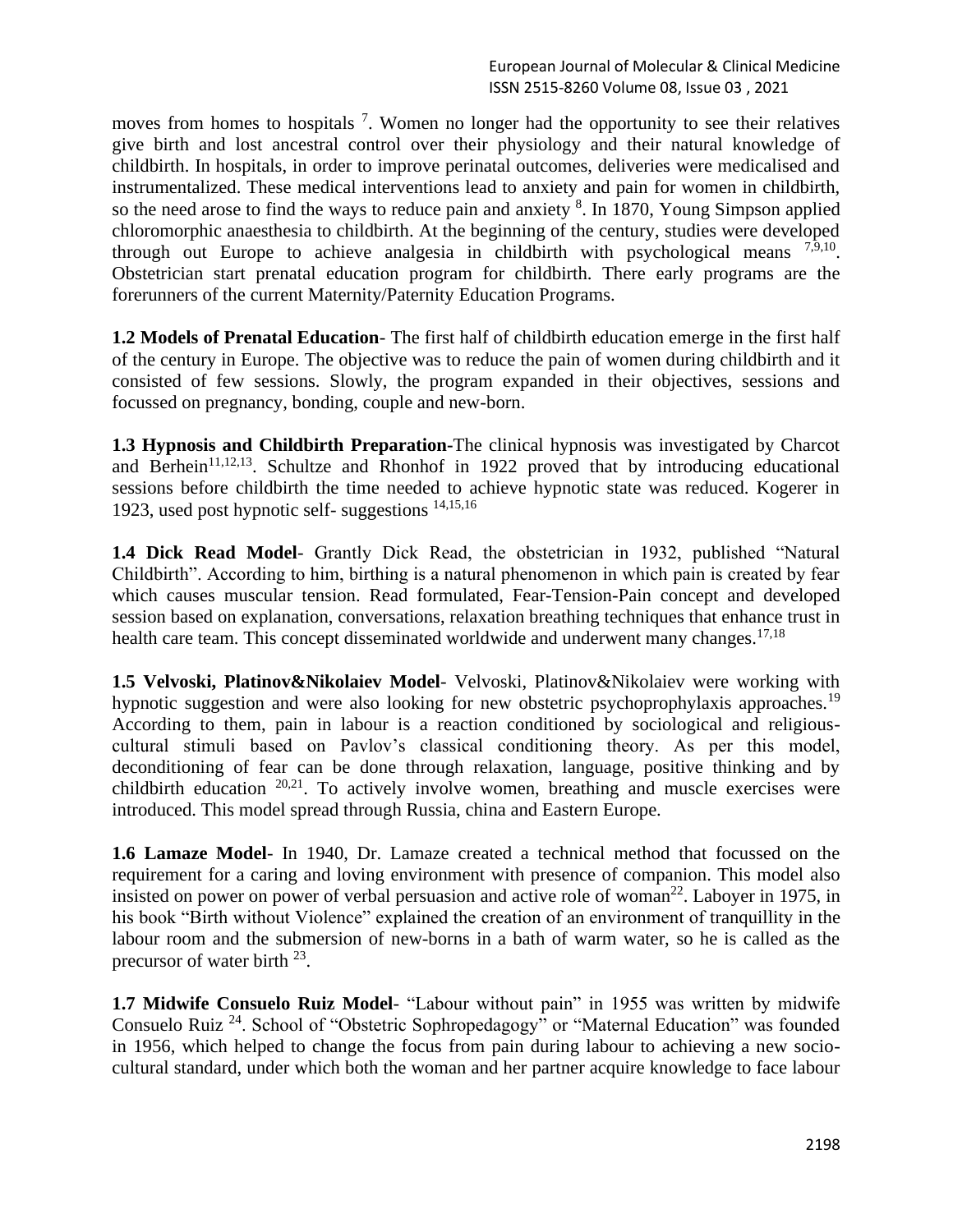with peace, decreased fears and having positive experience and satisfaction towards childbirth  $25,26$ . In 1986, Maternal Education was included in U.S National Health System.  $27$ 

**2. Current Childbirth preparation Models**- In the middle of  $20<sup>th</sup>$  century, these methods obtained good perinatal results and spread throughout the world. <sup>28</sup>

**2.1 International Childbirth Educator's Association**- It is a non- profit organization founded in 1960 and further evolved the Lamaze Method. This association promotes freedom of choice for women and their partner by rendering childbirth knowledge and options. The major objective of this association is maternity and new-born care. It respects maternal autonomy and individuality.29,30,31

**2.2 Husband Coached Childbirth**- Robert Bradley in 1965, wrote in his book "Husband-Coached Childbirth" which focuses on birth companion. According to Bradley the birth companion must ensure that the parturient is in safe and quiet environment and should be able to help her in birth process. Bradley called husband or partner as "Coach" who will give instructions, relaxation and massages to women <sup>32</sup>. Bradley was the pioneer of "Father Training".

**2.3 Mindfulness based childbirth & Parenting**- Kabat- Zinn in 1970, in university of Massachusetts Medical School developed Mindfulness Based Stress Reduction. This method insisted on development of conscience through meditation. This model help to reduce pregnancy related depression and anxiety  $33,34$ . This model was also the base for arising of new model "Centering Pregnancy".

**2.4 Birth your Way**- Sheila Kitzinger, in 1970's reinstated the importance of women wisdom in childbirth. Kitzinger, the author of "Birth Your Way: Choosing Birth at Home or in a Birth Centre" explains that women into their contractions in the way they feel they achieve harmony and rhythm and acquire the knowledge to make their own decisions. The presence of midwife, instructors and husband create a favourable environment for childbirth. Janet, assistant of Kitzinger created the Active Birth movement and proposed the use of yoga for positive childbirth 35 .

**2.5 Haptonomy**- In the 70's, a new approach of childbirth preparation developed in Netherlands: "Haptonomy", which extended to France, Switzerland and Spain. Dr. Etienne Herbinet, explains that Haptonomy works on touch, palpation and tactile contact as a means to communicate. This approach prepared the future parents to develop emotional bond with the baby.<sup>36,37</sup>

**2.6 Respiratory Autogenic Training (R.A.T)**- Umberto Piscicelli in 1984, published his book "Respiratory Autogenic Training and Psychoprophylaxis in Obstetrics". His work was inspired by Schultz's autogenic breathing, the laws of conditioning, psychotherapy, relaxation therapy. The women is given full autonomy for her birth decisions and is prepared to act in an environment full of stimuli. This approach also focus on correction of negative psychic aspects and non- adaptive behaviour. 38,39

**2.7 Hypnobirthing**- Marie Mickey in 1990, developed the Morgan Method, famously known as Hypnobirthing. This approach believes that all women within them have the power or natural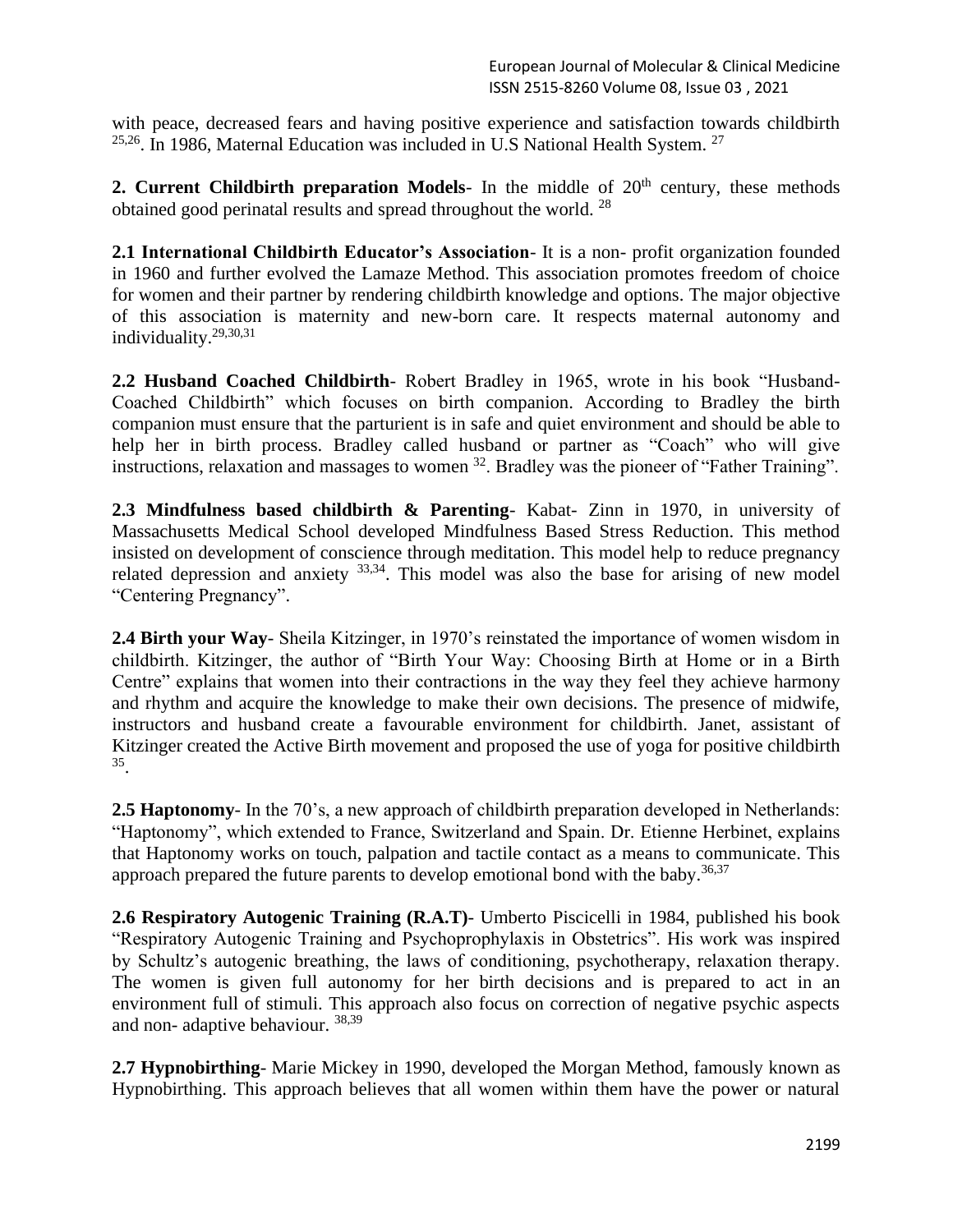instincts to achieve a natural childbirth. This method also work on mother's childbirth expectations and to achieve positive childbirth experience. It emphasized on breathing, relaxation, visualization, self-hypnosis and language. This approach also highlighted the fact that childbirth does not have to be painful  $40,41$ 

**2.8 Intra Uterine Harmonization**- Dr. Thomas Verny and PameleWeinhaub in 1992, developed a new childbirth preparation program which works on music, deep relaxation, massage and visualization to prepare prospective parents. The various novel startegies they used under this program to prepare couples were guided imaginary, drawing, lullabies and names by which they will be addressing their babies. They believed that positive thinking techniques is an important component of childbirth preparation <sup>42</sup>

**2.9 Birthing from Within**- Pam England & Rob Horowitz in 1998, developed a holistic approach to childbirth preparation and postnatal care known as "Birthing from Within". Birthing from within, addressed on introspection and self-discovery from the woman's point of view and own internal experience <sup>43</sup>

**2.10 Awareness of Welcome**- Dr. Wendy Anne McCarty in 2004, reviewed 30 year of clinical research in the field of childbirth preparation. Her book "Awareness of Welcome" presents an integrated model of early development that was a reflection of the clinical results. It is an integrating model of early human experience, learning, development and care. In this model the authors affirms that the most important thing is to reconstruct our sensitive spiritual nature as well as our fundamental nature of sensitive human being. <sup>44</sup>

### **Impact of childbirth preparation:**

Pregnancy is often an exciting and joyful time, but sometime this excitement can bring anxiety about carrying and giving birth to a child, especially for the new moms. However, with proper guidance, education and support, those anxieties can be relieved. Beneficial impact of childbirth preparation program is: -

**a**. **Childbirth experience-** Childbirth education or preparation programme are found to be effective in improving the mother's knowledge, outcome and experience with childbirth.<sup>45,46</sup>

Deepthy et al conducted a quasi-experimental study to assess the effectiveness of childbirth education on childbirth experiences of primigravid women. The study findings revealed the mean childbirth experience score of the experimental group receiving childbirth education programme was  $(38\pm11.8)$  was significantly lower than the control group  $(65.25\pm18.85)$  at p<0.001. The study concluded that childbirth experience of the women can be improved with childbirth education.<sup>47</sup>

**b**. **Childbirth Self- Efficacy**- Childbirth education has been shown to reduce fear and anxiety while increasing birthing confidence or Self- efficacy in expectant mothers. Munkhondya BM (2020**)** conducted a quasi-experimental study to assess the efficacy of companion-integrated childbirth preparation for childbirth fear, self-efficacy, and maternal support in primigravid. They enrolled the 70 pregnant mothers in experimental and control group. The primigravid women and their birth companions in the intervention group received twosessions of companionintegrated childbirth preparation, whereas the control group received routine care. At pre-test,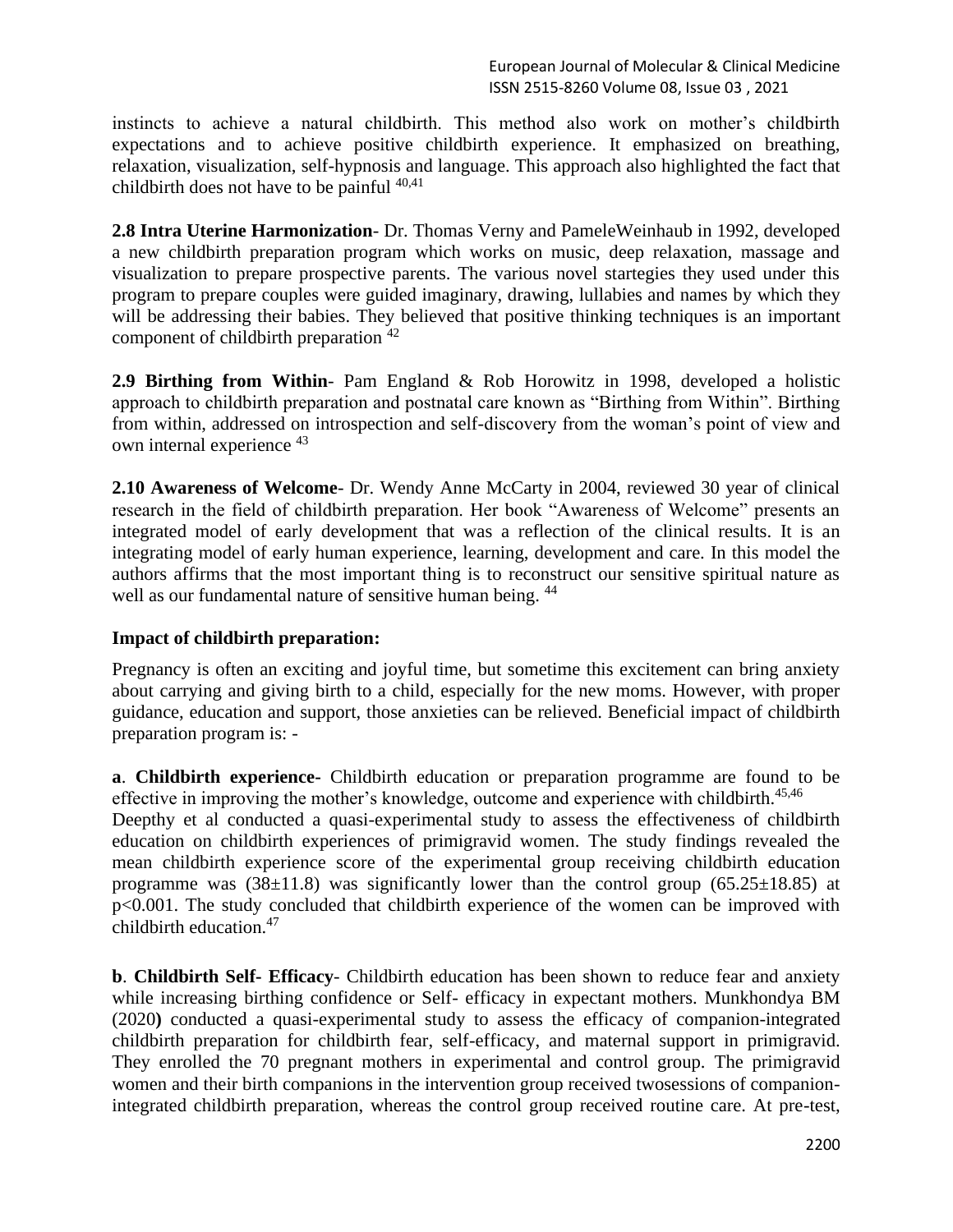mean scores were similar in the intervention and control groups. At post-test, being in the intervention group significantly decreased childbirth fears ( $\beta$ : = - .866, t (68) = - 14.27, p < .001) and significantly increased childbirth self-efficacy ( $\beta$ : = .903, t (68) = 17.30, ( $p < .001$ )<sup>48</sup>

**c**.**Knowledge of Childbirth Process-** Childbirth preparation classes also include contents like physiological changes of pregnancy, nutrition during pregnancy, prenatal care that is something more than labor and birth. Childbirth preparation program actually prepares for safe and smooth delivery.Childbirth preparation program helps mothers to learn how to take care of themselves and their new born in a multitude of ways. In a study published by the American Journal of Obstetrics and Gynaecology (AJOG) participating in childbirth classes can reduce the rates of adverse delivery outcomes like failed induction and caesarean sections. It is concluded in study that this is due to the increased knowledge and skills in women who take childbirth classes.

**d**. **Maternal birth Outcomes**- A lot of anxiety and fear surrounding pregnancy and childbirth comes from not knowing what to expect once the labour begins. Many studies have reported that women attending childbirth preparation program had lower pain level and better labour outcome. A clinical trial conducted in Iran among 57 women who were offered childbirth preparation class during pregnancy and a normal physiologic childbirth program during labour while the control group received conventional care. The study outcome was the measure of labour pain between both the groups. The results revealed that the mean of labour pain in the intervention group was significantly lower than the control group( $p<0.001$ ). The study concludes that complete implementation of the normal physiologic childbirth program can reduce the severity of labour pain.<sup>49</sup>Gluck Ohad et al conducted retrospective study and reviewed the medical records of nulliparous women who participated in childbirth preparation class during their pregnancy and delivered between January 2014 to December 2017. The control group comprised of nulliparous women who delivered in the same time period but did not participate in education class. The study findings showed that the group of women who received childbirth preparation programme during their pregnancy had higher rate of normal vaginal deliveries and lower rate of vacuum extraction as compared to group of women who did not receive childbirth preparation.<sup>50</sup>

**e**. **Neonatal Outcomes-** The impact od childbirth education can be seen on various neonatal outcome like birth weight, APGAR score, breast feeding and decrease rate of prematurity. Madhavanprabhakaran et al conducted a randomized controlled trial with the objective to evaluate the effectiveness of childbirth educational intervention on nulliparous women's knowledge on childbirth preparation, pregnancy anxiety and pregnancy outcomes. The experimental group received childbirth education in 3 sessions. The findings of the study revealed that the experimental group demonstrated a significantly higher level of knowledge on childbirth preparation( $p<0.001$ ) and lower score of pregnancy. Specific anxiety compared to control group. Significant reductions in rate of caesarean section and 12% increase in newborn's birth weight were main positive birth outcomes. The study concluded that the emerging trend of caesarean section on maternal request due to childbirth anxiety could be reduced by empowering primigravida mothers through childbirth education.<sup>51</sup>

**f**. **Improved postpartum and new born care-**Some international studies have demonstrated that the participation in childbirth preparation classes can be associated with reduce labour pain, increased vaginal deliveries, reduce anxiety, fear, increased breast-feeding efficacy and improve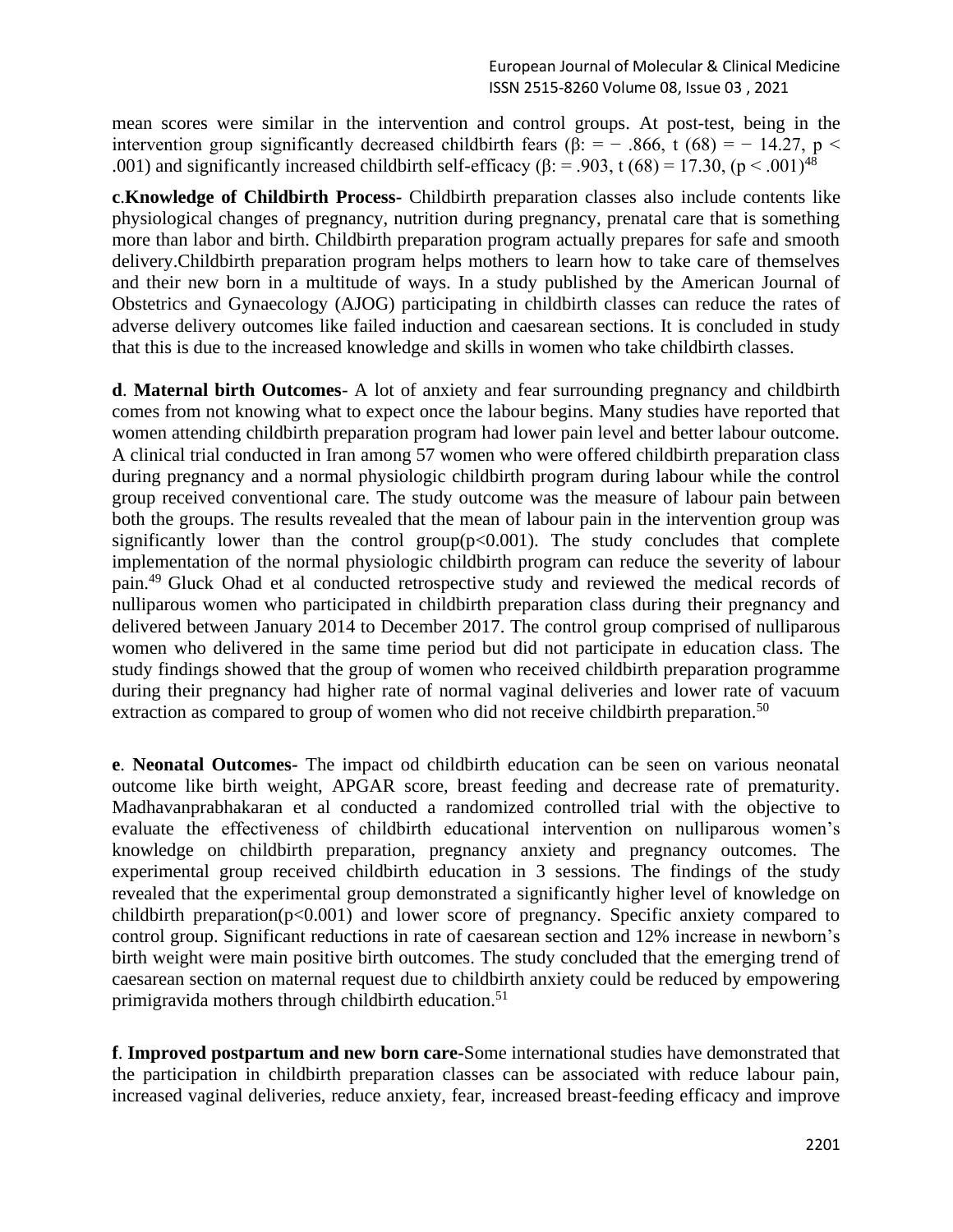women relationship with health care professionals. A true experimental study conducted by Jayasankari et al to assess effectiveness of childbirth education intervention increased the knowledge level of the antenatal mothers which is highly correlated with the increase in the coping level of the parturient, decrease in the duration of labour, an uneventful intrapartum period, a positive childbirth experience and an increase in maternal and infant bonding during postnatal period.<sup>52</sup>

**g**. **Coordination with care team**- By providing a trip to labour room, teaching about various birthing positions a realistic expectation is developed among women which helps the pregnant women to develop better coordination and understanding with health care professionals.<sup>53</sup>

The need for these classes is more in these times. Not every man and woman has seen small babies at home. They lead busy lives, live in nuclear setups where families are small and precious. True, our parents, grandparents and great-grandparents delivered child after child, and never was there any need for classes. However, it is important to remember that family support in earlier times was much more than it is today. There were many experienced women by our parents' and grandparents' side to guide them every step of the way. Such help is not always an option nowadays, with everyone leading busy lives. It is thus important that pregnant women look out for themselves.

**Conclusion**- The need for these classes is more in these times. Not every man and woman has seen small babies at home. They lead busy lives, live in nuclear setups where families are small and precious. True, our parents, grandparents and great-grandparents delivered child after child, and never was there any need for classes. However, it is important to remember that family support in earlier times was much more than it is today. There were many experienced women by our parents' and grandparents' side to guide them every step of the way. Such help is not always an option nowadays, with everyone leading busy lives. It is thus important that pregnant women look out for themselves.

Pregnancy and childbirth are very special time in the life of every women. The nine months of pregnancy and the hours of labour or delivery are event of physical and psychological changes. Every change brings challenges that can be successfully overcome, if the women and their partner is prepared for the pregnancy and childbirth by her midwife or childbirth educator. The importance of childbirth preparation or education during pregnancy is emphasized for positive childbirth expectations, experience, better maternal-neonatal outcome and to achieve childbirth satisfaction.<sup>53</sup>

### **References:**

1. Mendez-Figueroa H, Dahlke JD, Vrees RA, Rouse DJ. Trauma in pregnancy: An updated systematic review. American Journal of Obstetrics and Gynecology 2013;209(1):1-10. DOI: 10.1016/j.ajog.2013.01.021. Available from: https://www.ajog.org/article/ S0002- 9378(13)00068-9/fulltext [Accessed: 01 May 2019

2.Cutler A, McNamara B, Qasba N, Kennedy HP, Lundsberg L, Gariepy A. "I just don't know": An exploration of women's ambivalence about a new pregnancy. Womens Health Issues. 2018;28(1):75-81. DOI: 10.1016/j. whi.2017.09.009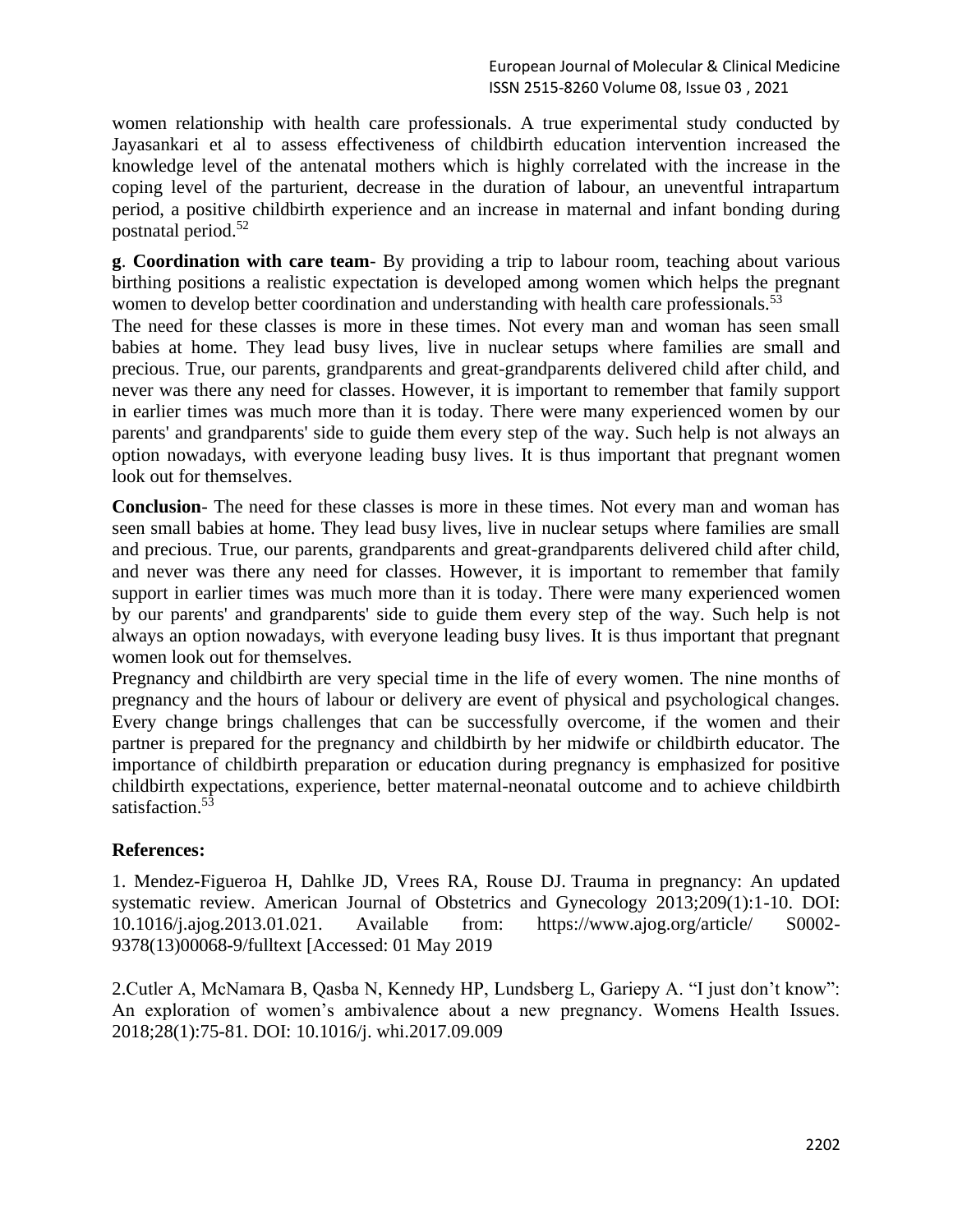3. Krumm S, Kilian R, Becker T. Mentally ill women's subjective views on social context of desire for children. A qualitative approach. Psychiatrische Praxis. 2011;38(1):23-30. DOI: 10.1055/s-0030-1248620

4. Mountain G, Cahill J, Thorpe H. Sensitivity and attachment interventions in early childhood: A systematic review and meta-analysis. Infant Behavior & Development. 2017;46:14-32. DOI: 10.1016/j. infbeh.2016.10.006

5.Nandi A, Bhalotra S, Deolalikar AB, Laxminarayan R. Chapter 27: The human capital and productivity benefits of early childhood nutritional interventions. In: Bundy DAP, Nd S, Horton S, Jamison DT, Patton GC, editors. Child and Adolescent Health and Development. 3rd ed. Washington (DC): The International Bank for Reconstruction and Development/The World Bank; 2017. p. 20

6. Ordóñez AE, Collins PY. Advancing research to action in global child mental health. Child and Adolescent Psychiatric Clinics of North America. 2015;24(4):679-697. DOI: 10.1016/j. chc.2015.06.002

7. Peart K. Birth planning—Is it beneficial to pregnant women? Australian Journal of Midwifery. 2004;17(1):27-29

8. Walker DS, Visger JM, Rossie D. Contemporary childbirth education ReferencesChildbirth models. Journal of Midwifery & Women's Health. 2009;54(6):469-476

9.Becerro de Bengoa C. Maternal education and maternal plasma beta endorphins during labor. U.C. Madrid; Doctoral Thesis Collection no 168/93. Madrid; 1993

10. Gomez Ruiz MD. Childbirth preparation. Old and new techniques. Nursing Science. 1995;156-157:38-40

11.Nicolaiev A. Painless Childbirth. Buenos Aires: Artago; 1957

12.De Piano FA, Salzberg HC. Clinical aplications of hipnosis to three psychosomatic disorders. Psychological Bulletin. 1979;86(6):1223-1235

13.Stampone D. The history of obstetric anesthesia. The Journal of Perinatal & Neonatal Nursing. 1990;4(1):1-13

14. Werner WEF, Schauble PG, Knudsen MS. An argument for the revival of hypnosis in obstetrics. The American Journal of Clinical Hypnosis. 1982;24(3):149-171. DOI: 10.1080/00029157.1982.10404046

15. Ramón y Cajal S. Labor pains considerably attenuated by hypnotic suggestion. Trébede: Monthly Aragonese Analysis, Opinion and Culture. 2002;63:72-73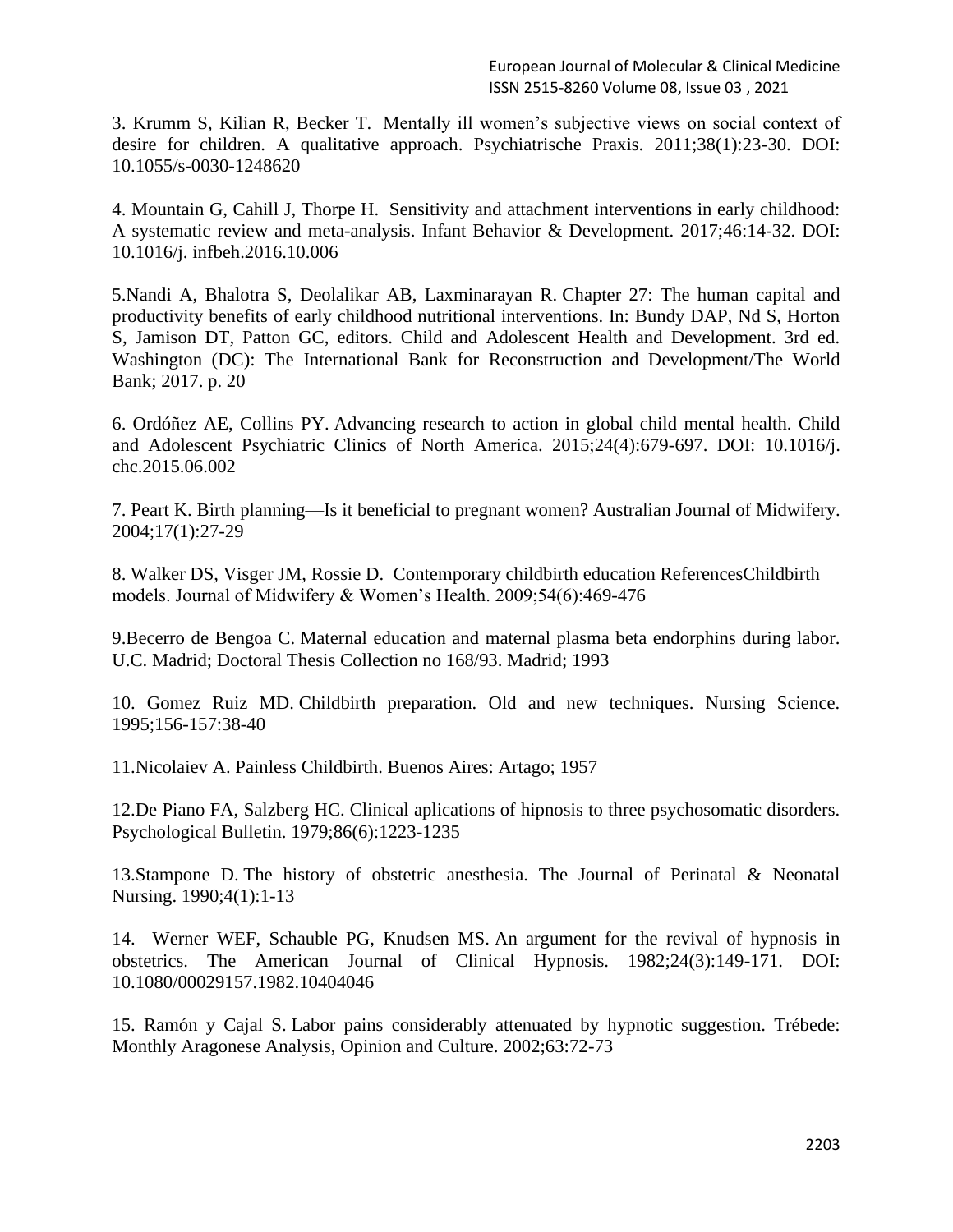16.Teleska J, Roffman A. A continuum of hypnotherapeutic interactions: From formal hypnosis to hypnotic conservation. The American Journal of Clinical Hypnosis. 2004;47(2):103-115

17.Chertok L. Psychosomatic methods of preparation for childbirth. Obstetrics and Gynecology. 1967;98(5):698-707

18. Dick-Read G. Childbirth Without Fear: The Principles and Practice of Natural Childbirth. London: Pinter & Martin; 2004

19.Velvoski IZ. Psychoprophylactic. Medguiz: Leningrado; 1954

20.Bacialli L. Modern views on the psychophysical preparation for childbirth. Revista de Ginecologia e d'Obstetrícia. 1957;51(1):27-35

21.Piscicelli V. Training Autogenorespiratorio y psicoprofilaxis en Obstetricia. Podova: Piccin; 1986

22. Lamaze E. Painles Childbirth: The Lamaze Method. New York: Poler Books; 1972. L

23. Leboyer M. For a Birth Without Violence. Barcelona: Daimon; 1984

24. Ruiz V-FC. Primer to Learn to Give Birth. 1ª ed. Madrid: Talasa; 1998

25. Aguirre de Carcer A. Preparation for Motherhood. Madrid: Morata; 1989

26. Ministry of Health. Education for Motherhood Volume I and II. Madrid: National Institute of Health. General Secretary; 1995

27. Koehn ML. Childbirth education outcomes: An integrative review of the literature. The Journal of Perinatal Education. 2002;11:10-19

28. Browne AD. Preparation for childbirth. A review. Journal of the Irish Medical Association. 1966;58(344):31-34

29. International Childbirth Education Association (ICEA). Available from: http://www.icea.org/ [Accessed: 01 May 2019]

30. Hathaway M, Hathaway J. The Bradley Method Student Workbook. Sherman Oaks, CA: American Academy of Husband-Coached Childbirth; 2002

31. Warriner S, Crane C, Dymond M, Krusche A. An evaluation of mindfulness-based childbirth and parenting courses for pregnant women and prospective fathers/partners within the UK NHS (MBCP-4-NHS). Midwifery. 2018;64:1-10. DOI: 10.1016/j. midw.2018.05.004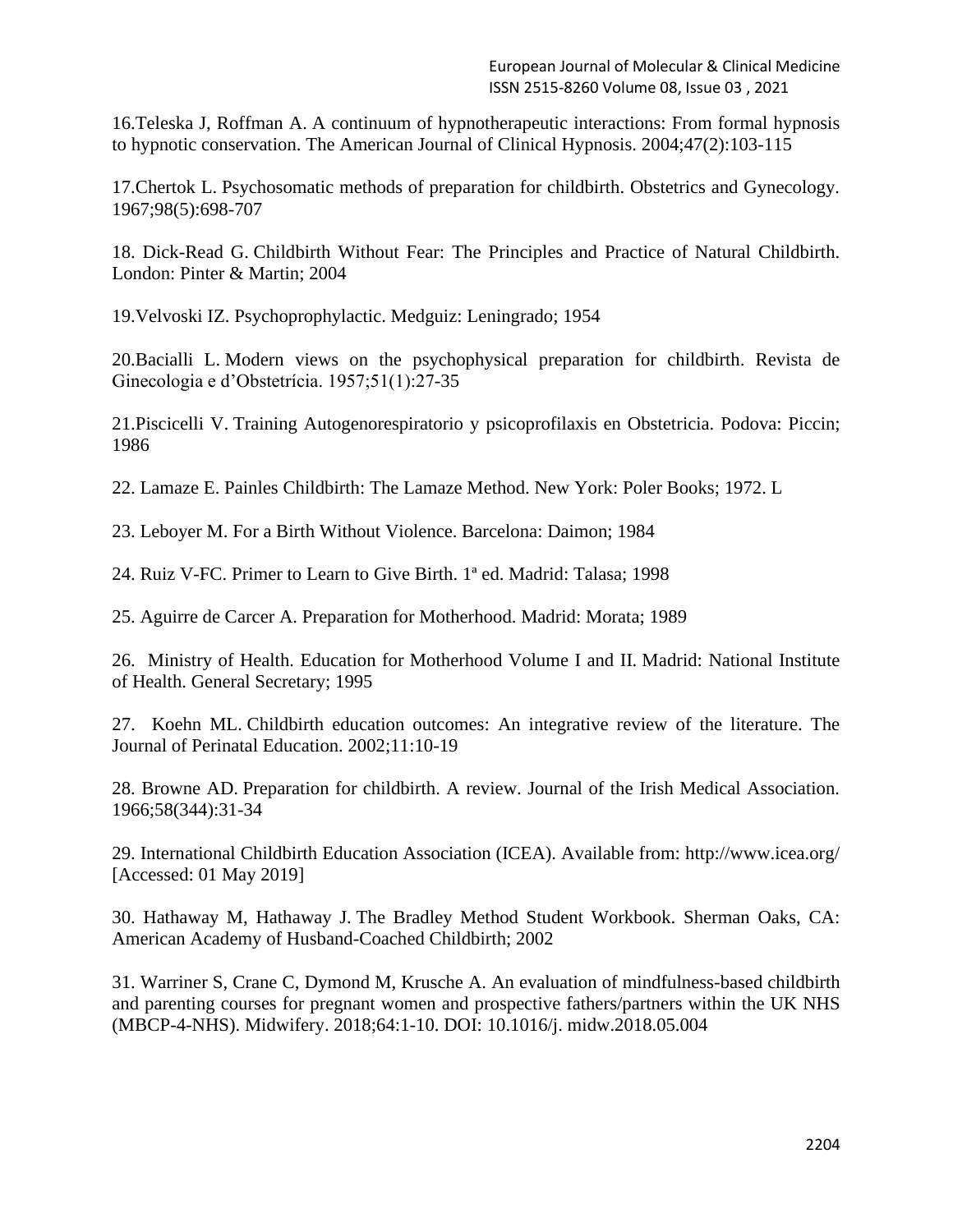32. Duncan LG, Bardacke N. Mindfulness-based childbirth and parenting education: Promoting family mindfulness during the perinatal period. Journal of Child and Family Studies. 2009;19:190-202

33. Kitzinger S. The New Great Book of Pregnancy and Childbirth. Barcelona: MEDICI; 2003

34. Decant D. Haptonomy, What Do I Know? Barcelona: Davinci; 2008

35. Amis D, Green J. Prepared childbirth : the family way. 7th ed. Plano, TX: Family Way Publications; 2007. ISBN: 10 0976975823, ISBN: 13 9780976975823

36.Odent M. The Birth in the Plastic Age. Barcelona: Ob Stare; 2011

37.Piscicelli U. Respiratory autogenic training in preparation for labor (RAT method). Minerva Medica. 1975;66(75):3926-3939

38. Barbara Harper RN. Gentle Birth Choices. Healing Arts Press; 2005. ISBN: 13 9781594770678. https://www. innertraditions.com/gentle-birthchoices.html

39.Mogan MF. HypnoBirthing—A Celebration of Life. HypnoBirthing; 2011

40.Verny T, Kelly J. The Secret Life of the Child Before Being Born. Urano; 2009

41. England P, Horowitz R. Birthing from Within: An Extra-Ordinary Guide to Childbirth Preparation. 1st ed. USA: ParteraPress; 1998

42.McCartney PR. Centering pregnancy: A renaissance in prenatal care? MCN: American Journal of Maternal Child Nursing. 2004;29(4):261

43.Malata A., Hauch Y., MonterossaL,.McCaulK.,Development and evaluation of a childbirth education programme for Malawian women. J Adv Nurs.2007 Oct; 60(1):67-78

44.Gao LL, Chan SW, Sun K. Effect of an interpersonal psychotherapy oriented childbirth education programme for Chinese first time childbearing women at three month follow up:RCT. Int Jour Nurs Stud. 2011 oct;49(3):274-8

45..Deepthy P J, Lekha V, Linda V. Effectiveness of childbirth education on childbirth experiences of pregnant women in a tertiary hospital, Kerala, South India. J NursMidw and maternal health 2016 Aug;2(2)

46.Munkhondya BM, Munkhondya TE, Chirwa E, Wang H. Efficacy of companion-integrated childbirth preparation for childbirth fear, self-efficacy, and maternal support in primigravid women in Malawi. BMC pregnancy and childbirth. 2020 Dec 1;20(1):48.

47.Makvandi S, Mirzaiinajmabadi K, Tehranian N, Esmily H, Mirteimoori M. The Effect of Normal Physiologic Childbirth on Labor Pain Relief: an Interventional Study in Mother-Friendly Hospitals. Maedica (Bucur). 2018;13(4):286-293. doi:10.26574/maedica.2018.13.4.286